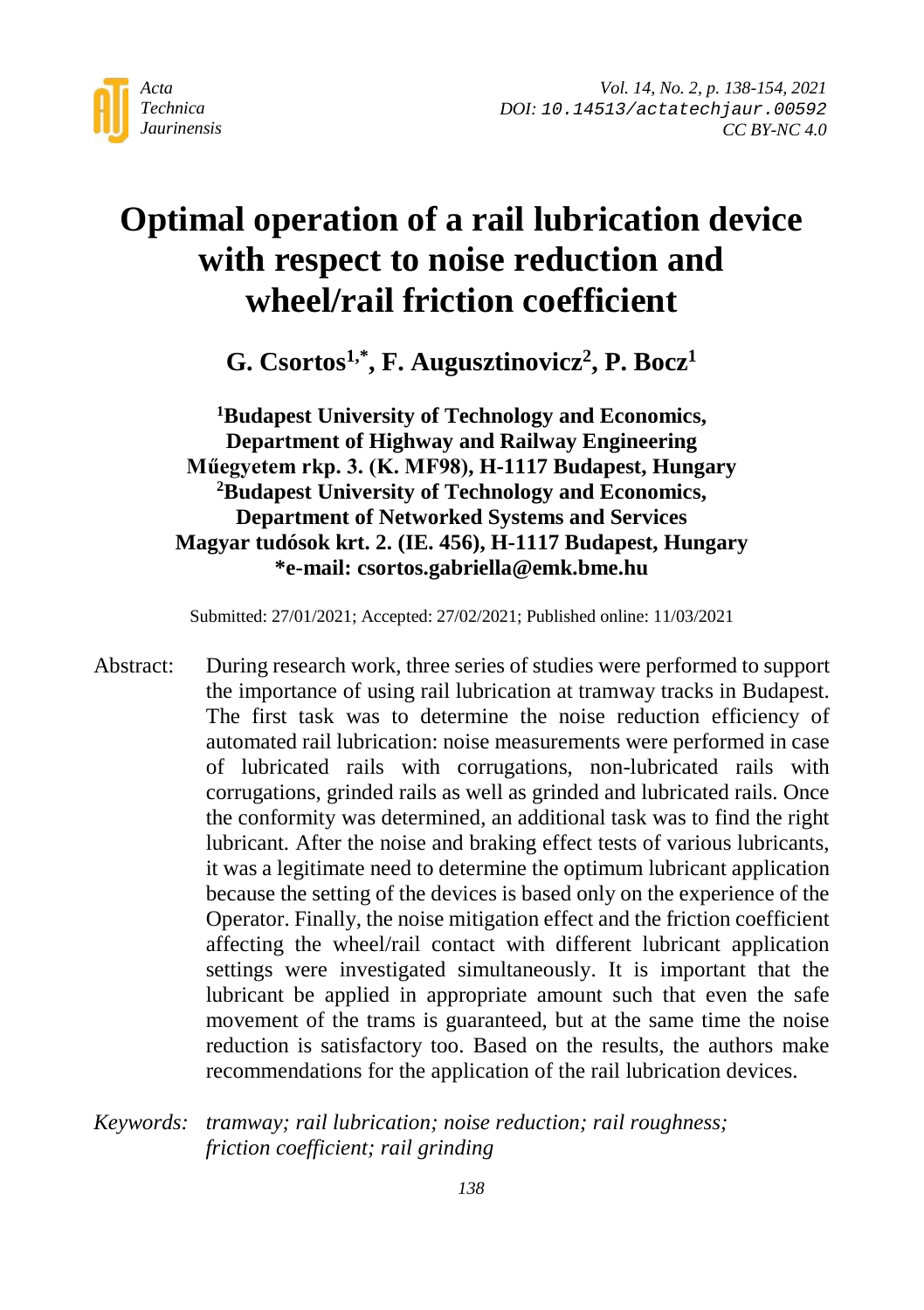#### **1. Introduction**

One of the most important aspects of railway transportation is the environmentalfriendly service and operation, but beside them the cost and energy efficiency, the relatively low life cycle costs have also high significance. Some related modern technologies can be mentioned: reduction of ballast particle degradation and connected studies [1]; development of high-tech materials for lowering plastic track settlements and improvement of drainage [2]; development of more precise mathematical methodologies for calculation of corrections of geometrical irregularities of railway tracks [3]; etc. The authors of this paper also deal with special, modern technology, the so-called noise reduction with rail lubrication device that has a very significant environmental and environment protection importance.

In curves, as the vehicle is guided by the flanges, undesirable and disturbing noise is generated which is typically the wheel squeal. Rail lubrication reduces the formation of the wheel and rail wears and mitigates the noise effect, generated by uneven wears and dynamic wheel-rail contact. Nowadays, rail lubrication devices are used to automate and control the lubrication process. In Hungary, various types of rail lubrication systems have already been installed, usually at small radius curves. However, their operation is based solely on the experience of the Operator.

Our research had three main goals which are achieved by performing three different series of measurements on tramways. First of all, to establish that the automated rail lubrication devices used in Budapest can effectively reduce the sound pressure levels caused by trams in small radius curves. Once the suitability of the devices has been proven, the next step was to find the lubricant with which the procedure of rail lubrication was the most effective. Finally, with the knowledge of appropriate equipment and lubricant, it was necessary to determine the amount of lubricant with which rail lubrication devices could be operated cost-effectively, safely (i.e., without affecting the braking performance of trams), as well as satisfactorily in terms of noise reduction.

The three series of measurements were based on simple noise measurements. The results, conclusions and suggestions of the research were determined by a practical method, data collection and accurate evaluation of the values. By comparing the results, the real values of the noise mitigation achieved by the automated rail lubrication can be obtained. The tests proved that the rail lubrication have adequate noise mitigation effect, and the tests of lubricants confirmed that the efficiency of the lubricant does not depend on the type of it. To determine the optimal dosage of lubricant, noise and friction coefficient tests were required simultaneously. It can be stated that although the amount of lubricant required for acceptable noise reduction affects the coefficient of friction, the values recommended in the literature were still measurable.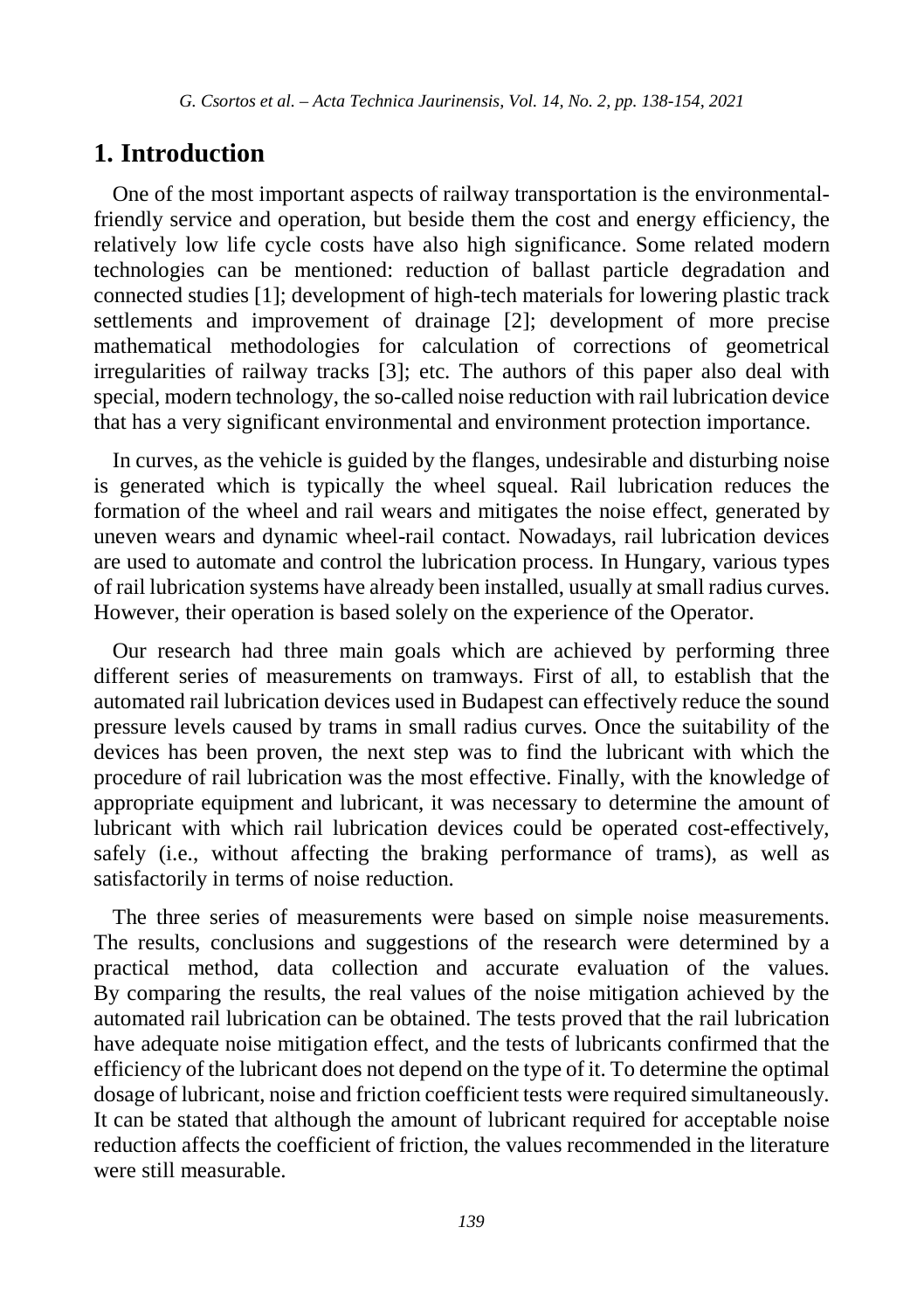#### **2. Noise, roughness, and friction coefficient**

The rail lubrication devices are usually installed on curved tracks. Depending on the requirements, the lubrication bars or in some cases only bores deposit the lubricant precisely at the right positions on the rails. Various types of lubrication devices and many lubricants are used, such as greases and oils, which have different compositions to reduce the rail and wheel wears and mitigate the rolling noise (especially squealing noise effects) from the direct wheel-rail contact.

According to [4] rolling noise is generated by surface irregularities on the wheel and/or rail running surface which roughnesses cause vibration, hence wheel and rail vibrations radiate noise. The linearity of the relationship between wheel and rail surface roughness and rolling noise was also established [5]. If the surface roughness is reduced, the rolling noise is also mitigated. Various rail lubrication devices can provide a solution for noise and rail roughness mitigation, but the consequences need to be taken into consideration. As a result of rail lubrication, the values of the friction coefficient in the wheel/rail contact clearly decrease, which leads to slips, wheel spin and an increase in the braking distance.

It is now generally agreed that the coefficient of kinetic friction only depends on the nature of the surfaces. Considering Coulomb's law, the adhesion force is limited by friction coefficient and wheel load of the driven wheel [6]. The friction coefficient between wheel and rail is an important parameter that determines the braking performance of trams, and friction plays a key role in noise generation too. The mechanism based on Hertz theory can be learned from [6] and calculated typical creep force-creepage relationships are shown [7].

Based on [8], which focuses on the friction, wear and lubrication of the wheel-rail contact zone  $({\sim 1 \text{ cm}}^2)$ , the ideal friction coefficients in the wheel-rail contact are  $0.25 < \mu < 0.4$  at running surfaces and  $\mu < 0.1$  at gauge corner of the high (outer) rails. Summarizing the presented examples, in general, the coefficient of friction of non-lubricated rails under dry conditions is 0.5-0.7 and varied between 0.25-0.45 under lubricated conditions.

When a high viscosity material is used, the value of the friction coefficient can fall below 0.1, for example in case of oils, but it can also drop drastically in case of freezing. There is also an example of the effect of the use of oils [9], where the slip of the wheels of vehicles is certain, since the value of the coefficient of friction was measurable well below 0.1. There are several studies on how traffic is affected and disrupted by water or falling leaves in autumn [10]. However, the applicability of natural lubrication (leaves and humidity) has also been investigated [11]. The boundary friction coefficient was estimated in range of 0.2-0.45 under wet conditions [12], which is the same as lubrication ranges in other publications.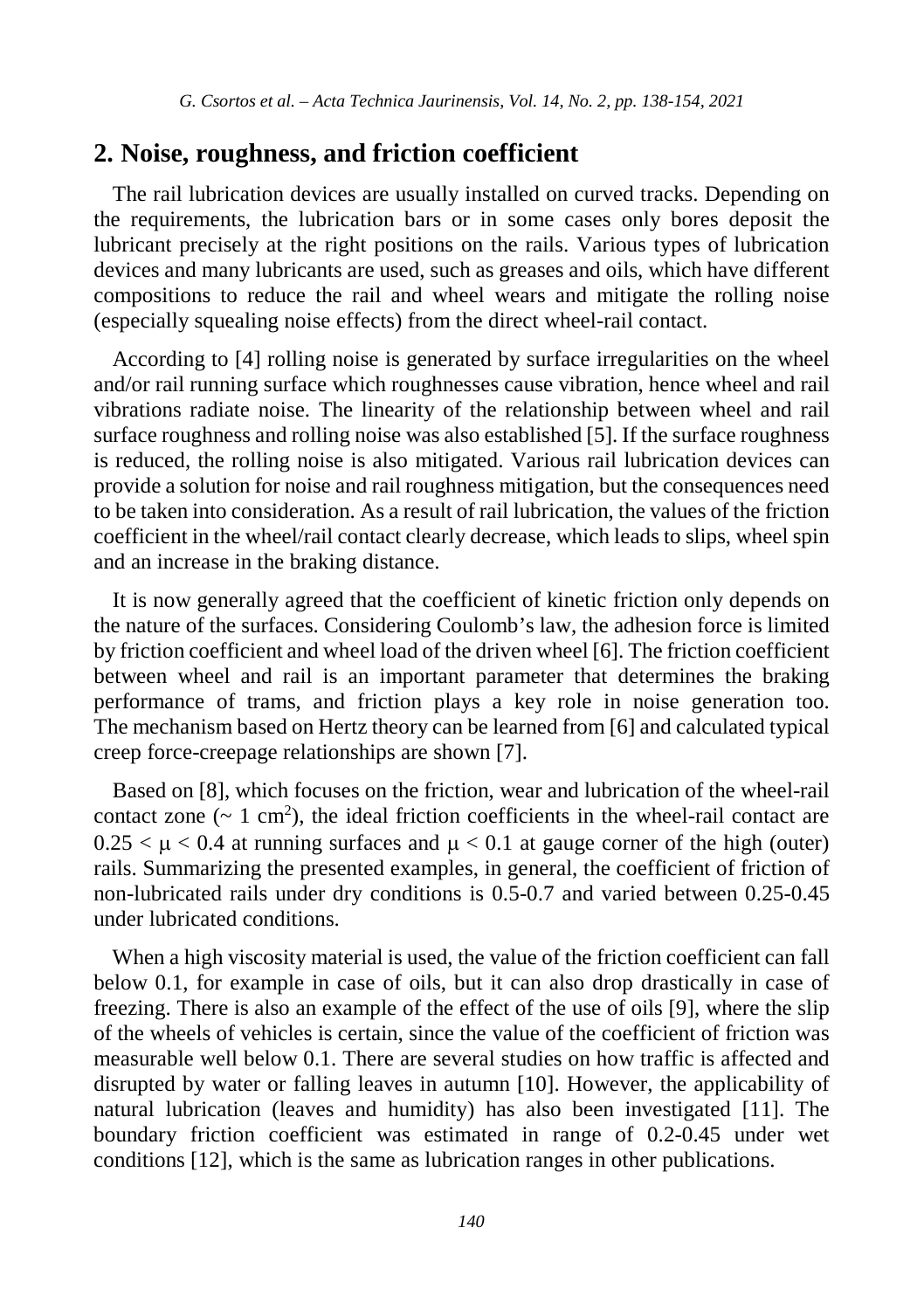### **3. Measurement processes and conditions**

In the course of our research work, three series of measurements were performed to support the importance of using rail lubrication at tramway tracks in Budapest. During the first measurement the efficiency of the rail lubrication equipment was determined, at the second the suitable lubricant, and at the last one the optimal amount of lubricant. The summary of the tests is shown in Table 1.

| I. EFFICIENCY OF RAIL LUBRICATION DEVICE |                                                                         |  |  |  |  |  |
|------------------------------------------|-------------------------------------------------------------------------|--|--|--|--|--|
| Purpose:                                 | To determine the noise reduction efficiency of                          |  |  |  |  |  |
|                                          | an automated rail lubrication                                           |  |  |  |  |  |
| Measurements:                            | Noise measurements                                                      |  |  |  |  |  |
| Instruments:                             | Class 1 Larson Davis System 824 sound pressure level meter              |  |  |  |  |  |
| Recorded data:                           | Lubricated rails (17 Tatra / 11 CAF)                                    |  |  |  |  |  |
|                                          | Diminishing effect of lubrication (11 Tatra / 6 CAF each day)           |  |  |  |  |  |
|                                          | Non-lubricated rails (19 Tatra / 14 CAF)                                |  |  |  |  |  |
|                                          | Grinded rails (33 Tatra / 18 CAF)                                       |  |  |  |  |  |
|                                          | Grinded and lubricated rails (17 Tatra / 12 CAF)                        |  |  |  |  |  |
| <b>II. TYPE OF LUBRICANT</b>             |                                                                         |  |  |  |  |  |
| Purpose:                                 | To find the right lubricant                                             |  |  |  |  |  |
| Measurements:                            | Noise and braking performance measurements                              |  |  |  |  |  |
| Instruments:                             | Class 1 Larson Davis System 824 sound pressure level meter              |  |  |  |  |  |
|                                          | XL Meter deceleration meter                                             |  |  |  |  |  |
| Recorded data:                           | Non-lubricated rails (4x Tatra / CAF / Hanover)                         |  |  |  |  |  |
|                                          | Lubricated (with type A lubricant) rails (4x Tatra / CAF / Hanover)     |  |  |  |  |  |
|                                          | Non-lubricated rails $(4x \text{ Tatra} / \text{CAF} / \text{Hanover})$ |  |  |  |  |  |
|                                          | Lubricated (with type B lubricant) rails (4x Tatra / CAF / Hanover)     |  |  |  |  |  |
|                                          | (7 various types of lubricants)                                         |  |  |  |  |  |
| <b>III. AMOUNT OF LUBRICANT</b>          |                                                                         |  |  |  |  |  |
| Purpose:                                 | To determine the optimum lubricant application                          |  |  |  |  |  |
| Measurements:                            | Noise and friction coefficient measurements                             |  |  |  |  |  |
| Instruments:                             | Class 1 Larson Davis System 824 sound pressure level meter              |  |  |  |  |  |
|                                          | TriboRoll friction measuring device                                     |  |  |  |  |  |
| Recorded data:                           | 20% amount of lubricant (16 Tatra / 13 CAF)                             |  |  |  |  |  |
|                                          | 40% amount of lubricant (9 Tatra / 10 CAF)                              |  |  |  |  |  |
|                                          | 60% amount of lubricant (12 Tatra / 11 CAF)                             |  |  |  |  |  |
|                                          | 80% amount of lubricant (15 Tatra / 16 CAF)                             |  |  |  |  |  |

*Table 1. Summary of the three series of measurements*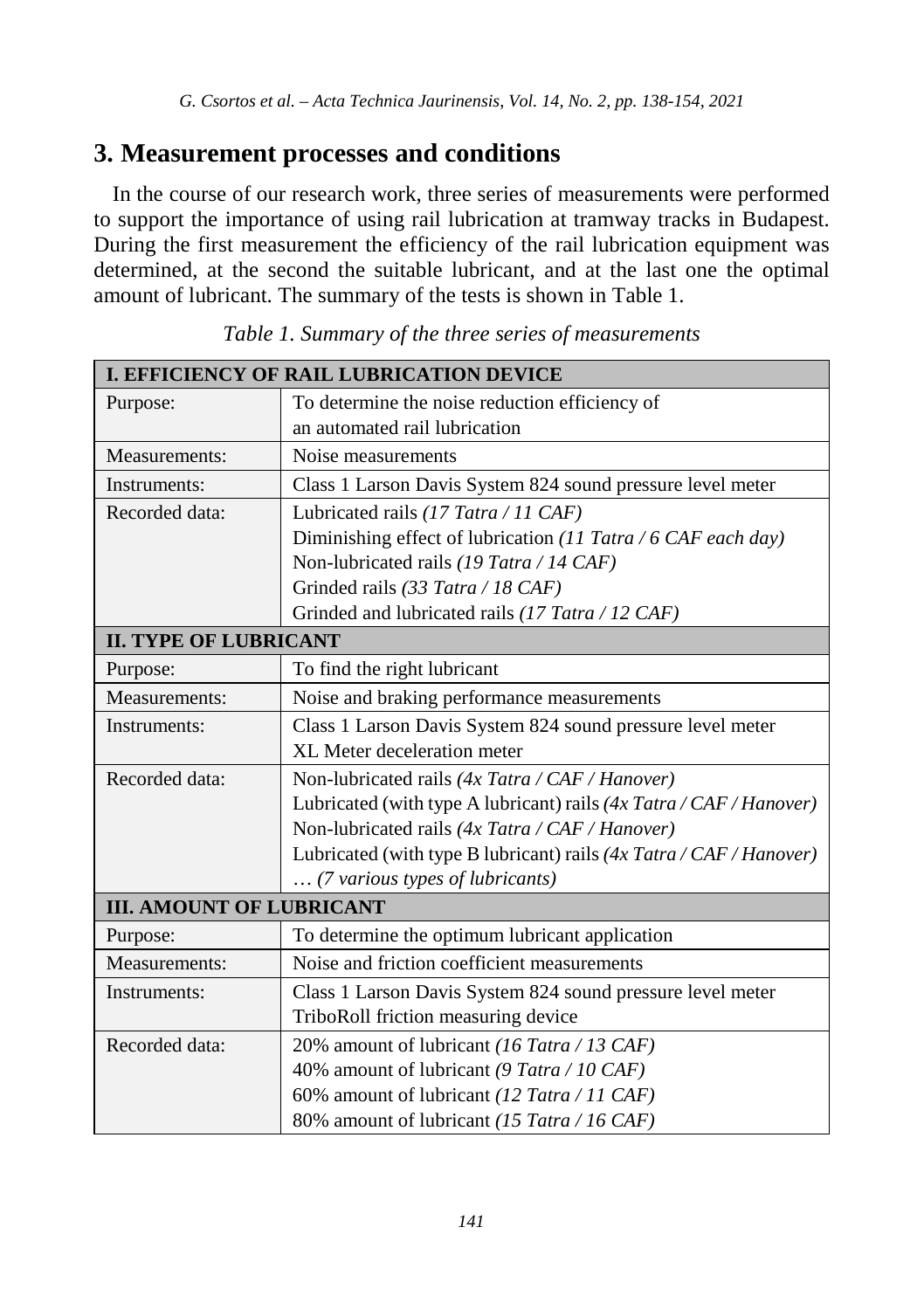The first and the third measurements were performed at small radius curves on tram line 17 under an overpass, which is between the station Budafok kocsiszín and Savoya Park end station (Fig. 1). The measuring site was not acoustically appropriate and did not meet the conditions for free space specified in the standard [13] because of the overpass. However, the background noises were minimized, so only the noise of the passing trams could be measured clearly. It is important to note that the measurements can only be compared with themselves. Only the outer track of the curve was examined.



*Figure 1. Examined curves between Budafok kocsiszín and Savoya Park stations*

The conditions of the measurement were reported in detail [14]. During the tests, a speed limit of 20 km/h was in effect. The rail lubrication device was installed at the beginning of the curve. The lubricant is applied to the rails through four bores in the rail heads. On the external rails, two bores on the gauge corner of the railhead, on the inner rails one bore on the running surface and one bore on the guide (check) rails provide lubrication. Two types of vehicles are running on the line: the nearly 40-year-old, Czechoslovakian-made ČKD Tatra T5C5 (hereinafter referred to as Tatra) and the new, short (34 meters long), Spanish-made CAF Urbos 3 trams (hereinafter referred to as CAF).

For simultaneous testing of noise and braking performance by using different lubricants, the chosen site was a service track connecting tram lines 42 and 50 in Budapest. The vertical grade of the track is almost 0‰. There was suitable straight section available to measure the braking effect after an arc with a radius of 25 m. The measuring point was set at 7.5 meters from the centre line of the curve and the microphone vertically 1.2 meters from top of the rail (Fig. 2).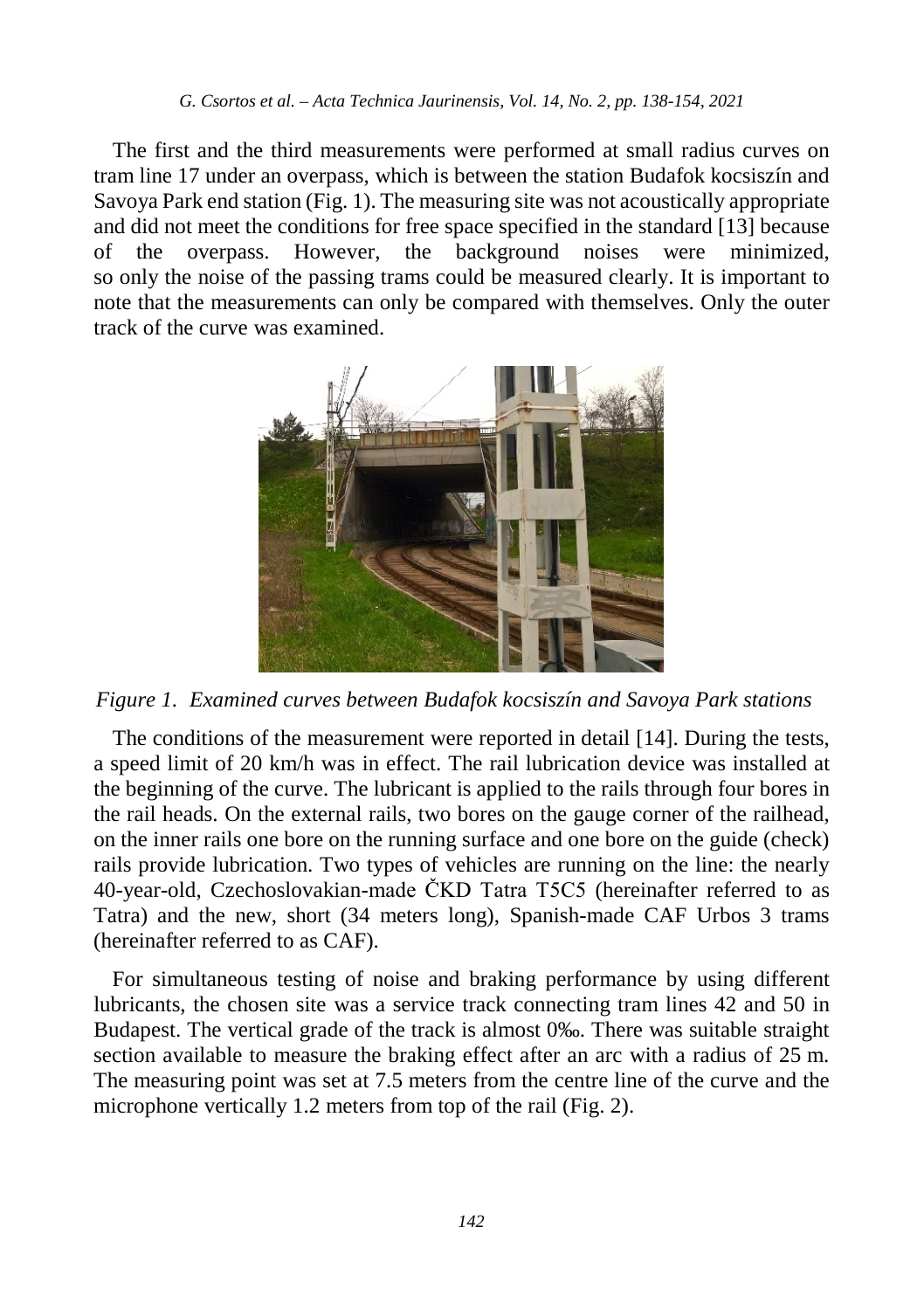

*Figure 2. The examined curve on service track and the measuring point*

The maximum speed in the curve was 15 km/h, in the straight section 40 km/h. The place where the braking starts, and the required braking distance were premeasured. Braking was started by the driver at the designated point, then compliance with the prescribed braking distance was established. In addition to the CAF and Tatra trams, a more than 40-year-old, Germany-made TW 6000 tram (hereinafter referred to as Hanover) was also part of the study. The same three trams were examined on different measurement days. To perform the noise measurements, the road traffic was stopped while the trams were running. The effect on the braking performance of three different types and ages of trams and the extent of noise reduction in a small radius curve were quantified.

During the braking effect test, the data were recorded on the trams with a deceleration meter type XL Meter. The braking distance of the trams was measured, according to safety regulations, before the test and it was marked on the tramway. The recorded values were checked with a measuring wheel with which the distance accurate from the prescribed braking distance to stopped trams was measured. However, compliance with the stopping distance could also be visually proven.

Devices for measuring the friction coefficient are commonly referred to as tribometers. For the third measurement, the TriboRoll friction measuring device was used, which was developed by a Hungarian company, Metalelektro Measuring Technique Ltd. in 2019. The device consists of a measuring frame and a measuring unit with a variable position (5 different angles on the rail head) inside the frame. Friction measurements during the tests only at 90° (running surface) and 45° (gauge corner) to the rail were made. The measuring software of the TriboRoll calculates friction coefficient from the measured forces. A handheld surface roughness meter type PCE-RT 1200 was used to determine the surface roughness of rails. Each device helps set the optimum lubrication of the rails.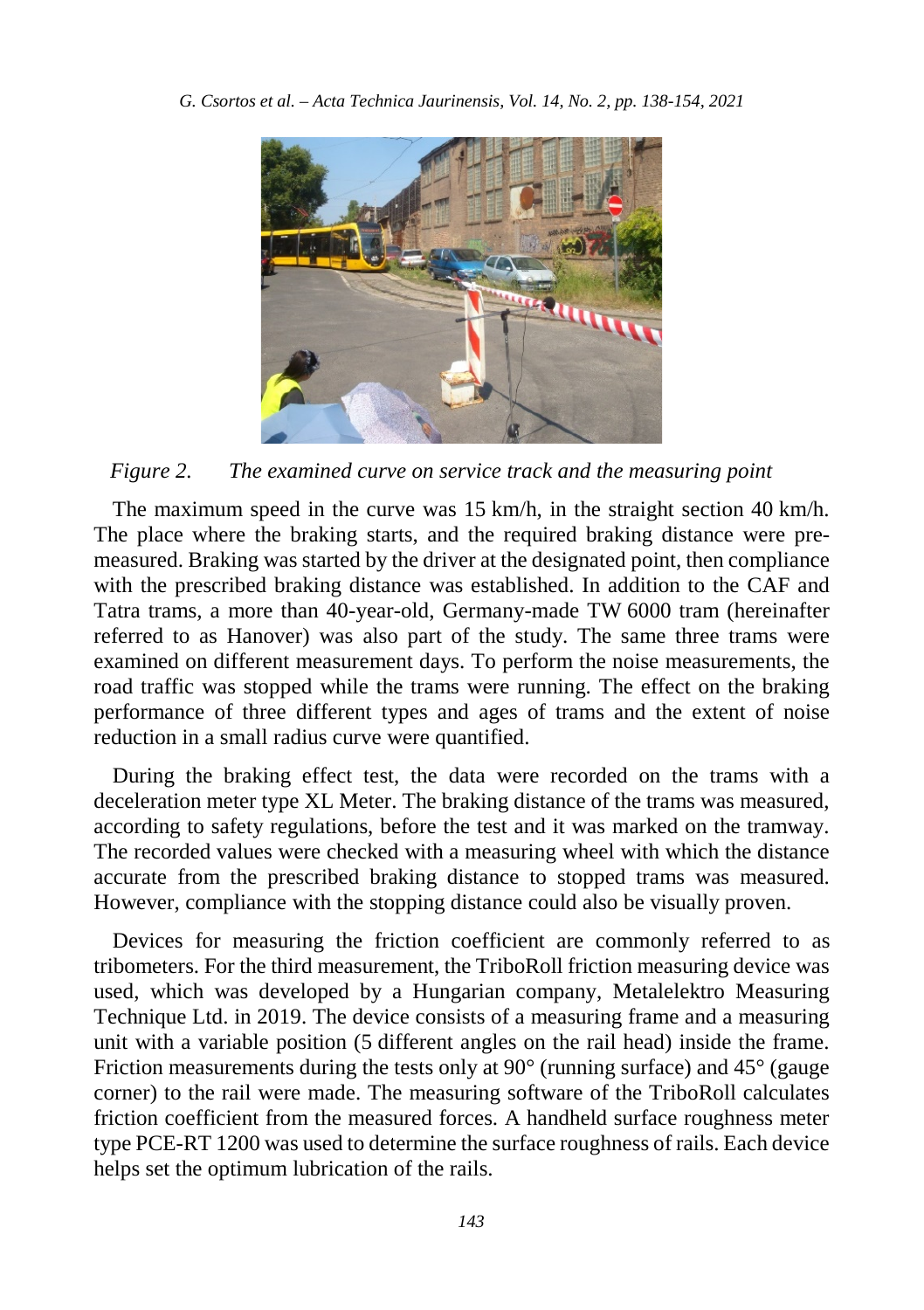The noise measurements were performed with Class 1 Larson Davis System 824 sound pressure level meter, which was calibrated. The instrument measured LAeq values in each second during the passing trams. From these time series energy equivalent sound pressure levels were derived based on the relevant standard method [15], representing each train pass by one single  $dB(A)$  value.

Several consequences can be drawn by evaluating the performed noise measurements. The noise reduction results of rail lubrication device and grinding can be quantified. The results can show the transient effect of noise mitigation by eliminating lubrication process. The lower noise emission of trams running on lubricated rails without rail surface defects can be proven. The effect of different lubricants on noise reduction and stopping distance can be easily compared. By changing the dosage, the results show what the right amount of lubricant is with what trams can drive safely, but the resulting noise levels are also tolerable.

### **4. Measurements**

#### **4.1. Noise mitigation**

In the course of our research work noise tests were accomplished in case of corrugated and lubricated/non-lubricated rails, grinded rails as well as grinded and lubricated rails on a tramline for 13 days. By comparing the results, the real value of the noise mitigation achieved by the rail lubrication device and grinding can be obtained. The diminishing effect of noise mitigation by switching off the units and the effect of grinding on the efficiency of the lubrication were investigated.

The measurements were carried out during summer 2017, on different days, but in the same time interval, at approximately the same temperature, in sunny, windless, or mildly windy weather and at the same measuring point. The measuring point was set at the connection of the two circular curves (approximately in the middle of the underpass), at 2.5 meters from the centre line of the left (inner) track. The microphone was set vertically 1.2 meters from top of the rail.

For the first two days, the results of corrugated and lubricated rails were recorded. This was a test under normal operating conditions. Subsequently, the rail lubrication device was switched off to determine the diminishing noise reduction effect and the time when the lubricant layer disappears from the rails and the undesired noise effects return. After degreasing and cleaning the rails, the condition of the nonlubricated rails was measured for two days.

On the railheads there was significant corrugation, therefore grinding work was intended to remove them with AT VM 8000-12 Extended type grinding machine. The machine removed the corrugations from the railheads, but the worn profiles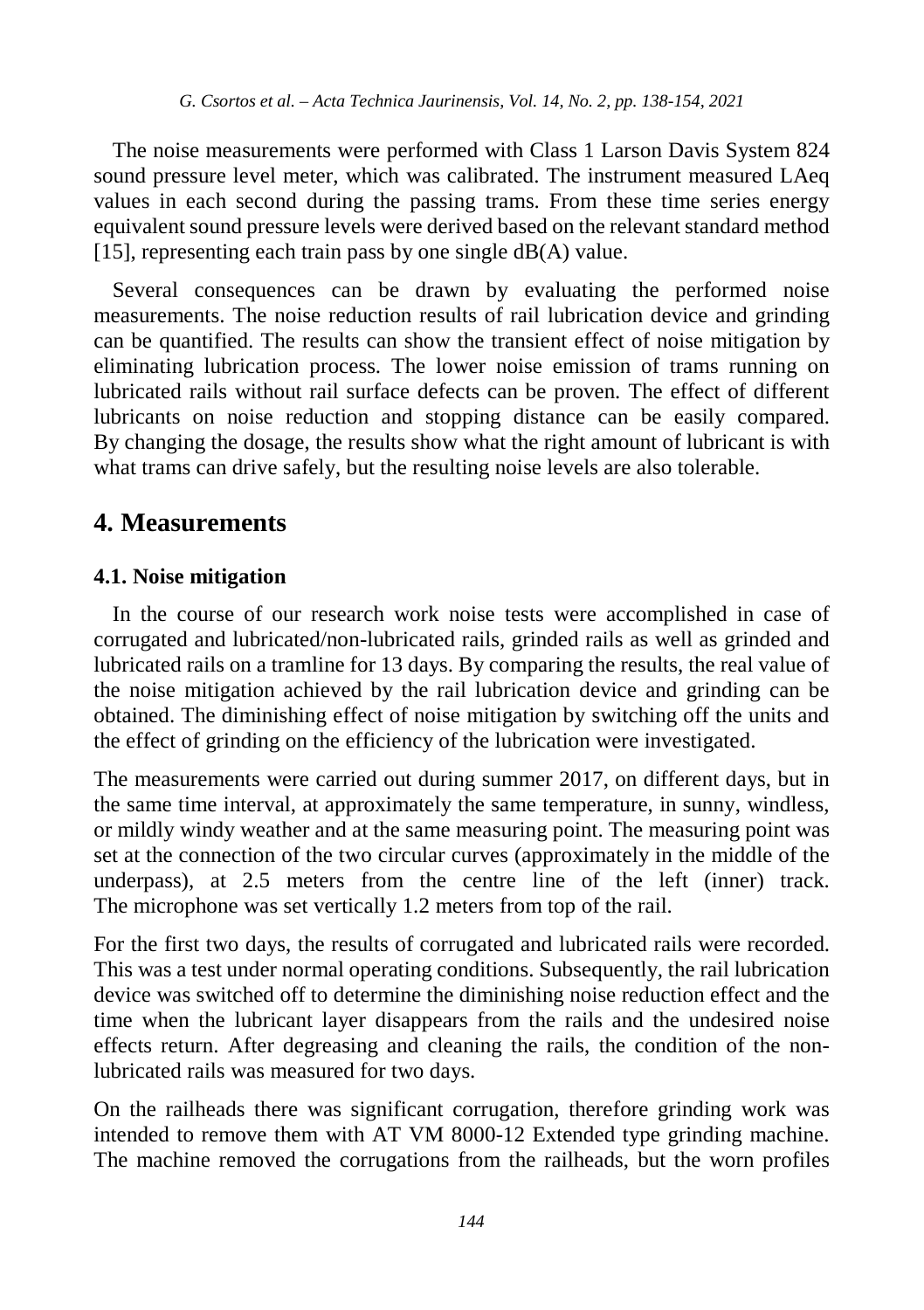remained unchanged. The grinded rails were measured for three days. To prepare for the last test, the rail lubrication device was switched on to operate. About a month after grinding, the results of the grinded and lubricated rails were record for two day as well.

Fig. 3 shows the summary result of noise measurements. The results represent all tram passing by one single dB(A) value per rail condition for each day. The noise reduction values are given in relation to the result of the non-lubricated rails. It can be stated that all three measures – lubrication, grinding as well as lubrication and grinding combined – have noise reduction effect.

It was foreseeable that the Tatra trams would cause higher sound pressure levels than the CAF trams. The results show that the attenuating effects of methods are lower for CAF trams, although the results are positive. If the rails with corrugations are either grinded or lubricated, almost the same noise reduction results can be recorded. According to the test, the appropriate noise reduction on the tramway tracks can be achieved by using both methods together.



*Figure 3. Results of noise measurements of a rail lubrication device on tram line 17 in Budapest*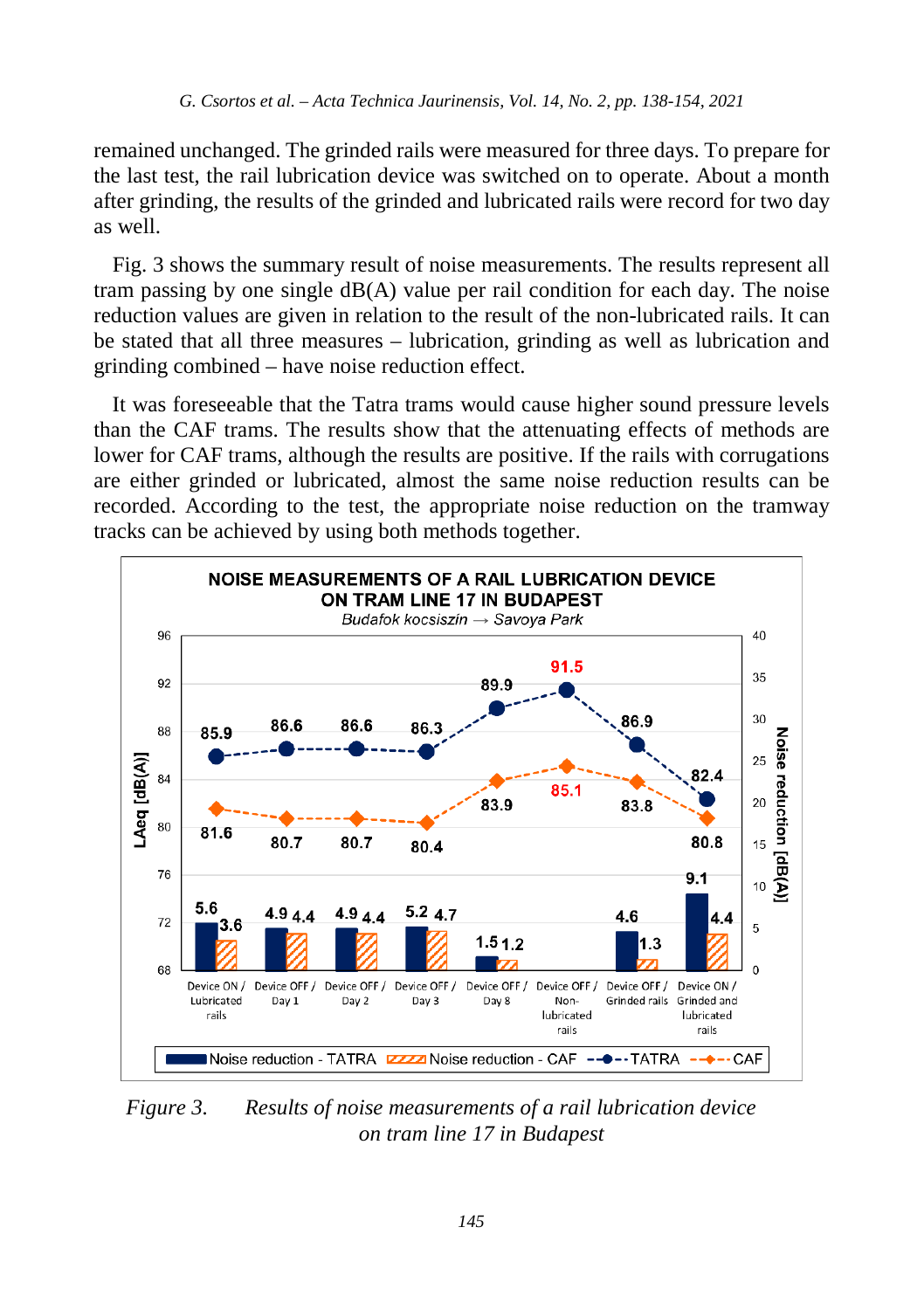It can be read from the graph that there is no significant change (only a minimal decrease) in the noise levels in the three days after the rail lubrication device was switched off. The differences are not really outstanding. It can be assumed, that the remaining lubricant layer still had reduction effect or the different trams may have affected the results. The evaluation of the results includes the fact that different trams ran on the measurements days. Significant differences were experienced on day 8, which means that by discontinuing lubrication it takes about a week for the unpleasant noise effects to return.

As expected, the maximum values were recorded on days when non-lubricated rails were examined. These values were reduced by grinding, thereby the importance of grinding work was also proven. It is an encouraging result that the two methods are so effective together that the values of the two trams were approaching each other. While with lubricated rails and non-lubricated rail the differences were 4.3 dB(A) and 6.4 dB(A) respectively, finally just 1.6 dB(A) was gained.

#### **4.2. Type of lubricant**

It has also been numerically proved that the noise effects in small radius curves can be reduced by rail lubrication. The next task was to find the right lubricant. Therefore, in August and September 2018, noise and brake tests of trams were performed using various lubricants offered by different manufacturers. The purpose of the tests was to identify the lubricants suitable for filling stationary track-side lubrication devices which do not affect the braking performance of trams (i.e., the trams can stop within the prescribed braking distance) but also result in adequate noise reduction. The conditions were planned to test several lubricants with different compositions. Noise levels were recorded at the small radius curve and braking performance measurements in the straight section by passing and stopping the three type of trams (CAF, Tatra, Hanover) Each measurement day one lubricant was tested. The tests were performed in sunny, dry, and windless weather.

Three tests were performed, each in case of non-lubricated and lubricated rails, and before that one test run was also recorded with the trams. The total of 4 nonlubricated and 4 lubricated recorded data per tram were thus measurable on each day. Lubrication of the rails was accomplished, on the one hand, by manual application due to the use of different lubricants and on the other hand due to the short time between tests, as the real layer of lubricant applied from the equipment could not have been recovered. An important aspect was to get as close as possible to simulate the layer applied by automated lubrication. An amount of 1 ml/meter was applied by hand to the running surface and gauge corner of the rails after the nonlubricated tests. However, a double dose of type A lubricant was also used. At the end of each measurement day, the rails were cleaned.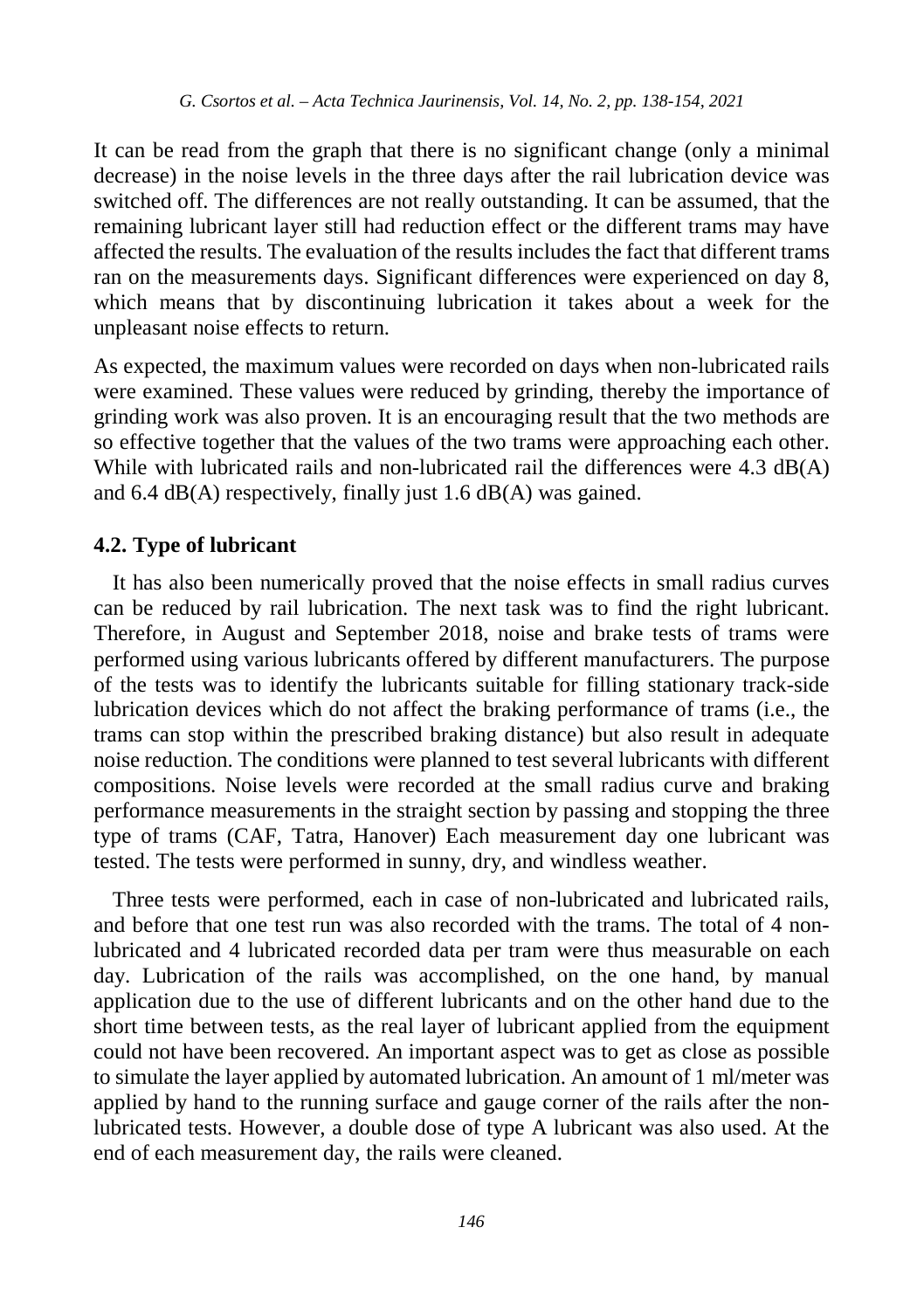Fig. 4 shows the total results per measurement day, the average noise reduction values of the lubricants. Manufacturers of lubricants are not published. The tests were performed jointly with the Budapest Transport Privately Held Corporation, BKV (hereinafter referred to as Operator), the results are known and available for them.

During the series of lubricant tests, there was usually no squealing at the passing of the trams, even with non-lubricated rails. In the absence of outstanding values, the effect of lubrication is not significant on those test days. The different values of non-lubricated condition were caused by the squealing noise levels that occurred during occasional passing. There was a detectable squeal noise on two days.



*Figure 4. Noise reduction results of the examined lubricants*

From the values shown in the above graph, it can be stated that regardless of which lubricant is used, the mitigated results are reduced to almost the same level. The reduced value is on average 65.7 dB(A) and the standard deviation is 1.3 dB(A). The results also show that double amount of lubricant can reduce the noise level to a similar value. As you can see, remarkable damping values of 8.8 and 6.9  $dB(A)$ were obtained with the use of lubricants Y and D. The aggregate results per tram are summarized in Table 2. The results are interesting, as there was no effect on noise of Hanover by lubrication. The noisiest tram is again the Tatra, and thanks to the lubricants, the CAF tram travels with the lowest noise level.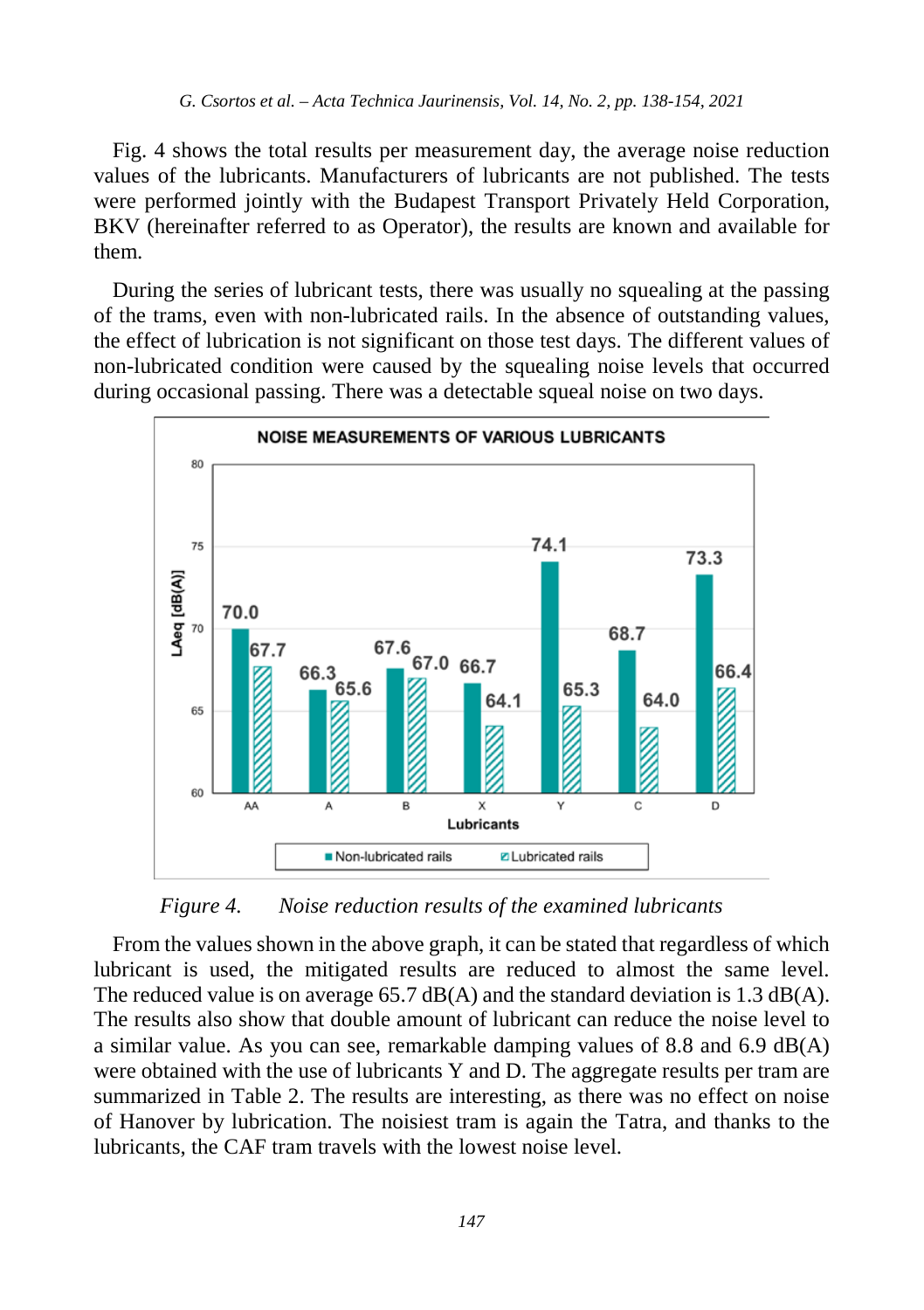| <b>Trams</b>   | <b>Non-lubricated rails</b><br>[dB(A)] | <b>Lubricated rails</b><br>[dB(A)] | <b>Difference</b><br>[dB(A)] |  |
|----------------|----------------------------------------|------------------------------------|------------------------------|--|
| <b>CAF</b>     | 68.3                                   | 63.5                               | $-4.9$                       |  |
| <b>TATRA</b>   | 71.0                                   | 67.4                               | $-3.7$                       |  |
| <b>HANOVER</b> | 66.9                                   | 66.6                               | $-0.3$                       |  |

*Table 2. Aggregate noise reduction results per trams*

The trams were able to stop at 80% of the required braking distance with nonlubricated rails. As expected, the braking distance increased due to lubrication, but not to a significant degree of safety risk. The trams stopped within the specified distance (approx. at 90%) when using any type of lubricant. However, with the double dosage of the A type lubricant, the trams could no longer meet the requirements: they exceeded the determined value by an average of 3%.

#### **4.3. Amount of lubricant**

Currently, rail lubrication equipment used on the tram network is based on Operator experience, so there is a legitimate need to set the optimum lubricant application. In 2019, noise measurements were performed at the same site, under the same conditions and with the same method as the first test was conducted to determine the optimal amount of lubricant [16]. From an operational point of view, it is important to require the dosage by which rail lubricator devices can be operated economically and without loss. Primary consideration is that safety is ensured under all circumstances, accompanied by satisfactory level of noise reduction.

The amount and frequency of lubricant application can be changed with three settings. Lubrication events can be varied with the number of passing axles which are detected by the sensor, the length of dosing pump operation can be adjusted, and finally, with the axle counter and dosing pump operation set, the lubricant dosing level can be selected. The sensor mounted on the rail detects the wheels of the vehicles and sends a signal to the control of the device. The control unit is in a cabinet next to the track and it controls the equipment itself. The lubricant container, from which the grease is dosed with a pump is also placed in the cabinet. The dosing pump is started, and the set amount of grease is delivered to the lubrication bores which deposit the lubricant at the rails. Distribution of the lubricant is carried out by the movement of the wheels thus creating an even grease film on the surface of the rails.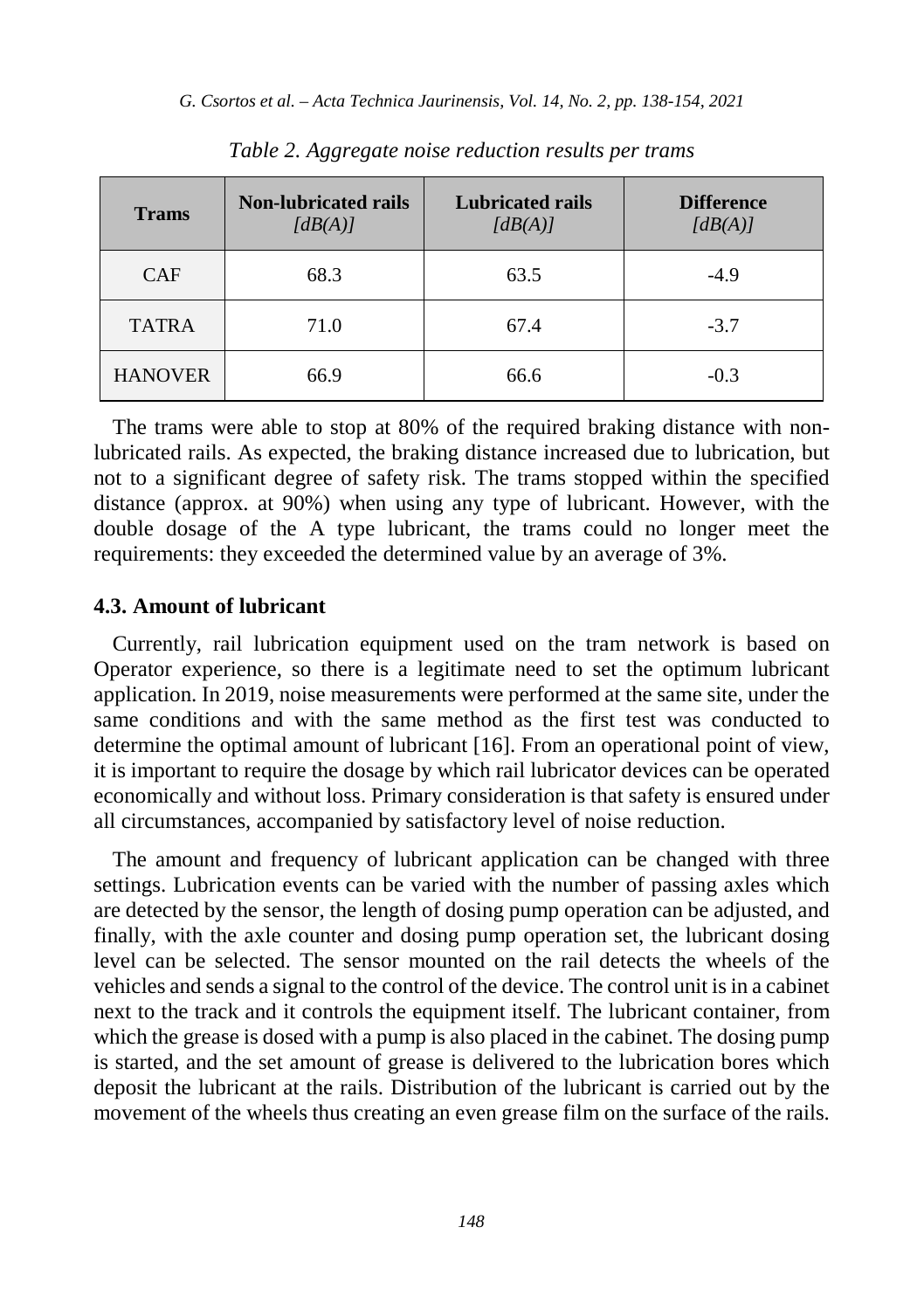The rails were grinded three weeks before the measurements. To perform the first test, the rail lubrication device was set by the Operator to a 20% lubrication level. Lubricant was applied after each tram with the dosing pump which operating for 8 seconds. The sensor and dosing pump operating parameters have not been set during the different lubrication stages. The maximum dosing of the lubricant (100% operation) means  $1.4 \text{ cm}^3$  per bores, for a total of  $5.6 \text{ cm}^3$  per tram. Noise, roughness, and friction measurements were performed at 20, 40, 60 and 80% on different days. At the suggestion of the Operator, the 100% dosage was not measured for safety reasons, because the traffic could not be disturbed under any circumstances. One week elapsed between the test days. The noise results with different settings of lubrication device presented in Fig. 5.



*Figure 5. Noise measurement results with different settings of the rail lubrication device*

Fig. 5 clearly shows a decreasing trend and again it could be said that the noise levels caused by Tatra trams are higher. The results show the total value of all trams passed on the test day. Furthermore, it can be definitely stated that the more lubricant is applied to the rails, the greater noise reduction can be achieved. There is an average reduction of 2.3  $dB(A)$  between the setting levels. The lowest values were detectable at 80% lubricant dosage, which meant  $1.12 \text{ cm}^3$  per bores, for a total of 4.48 cm<sup>3</sup> per tram. Differences between 20-80% mean a noise reduction of 6.5 dB(A) for Tatra trams and 7.1 dB(A) for CAF trams.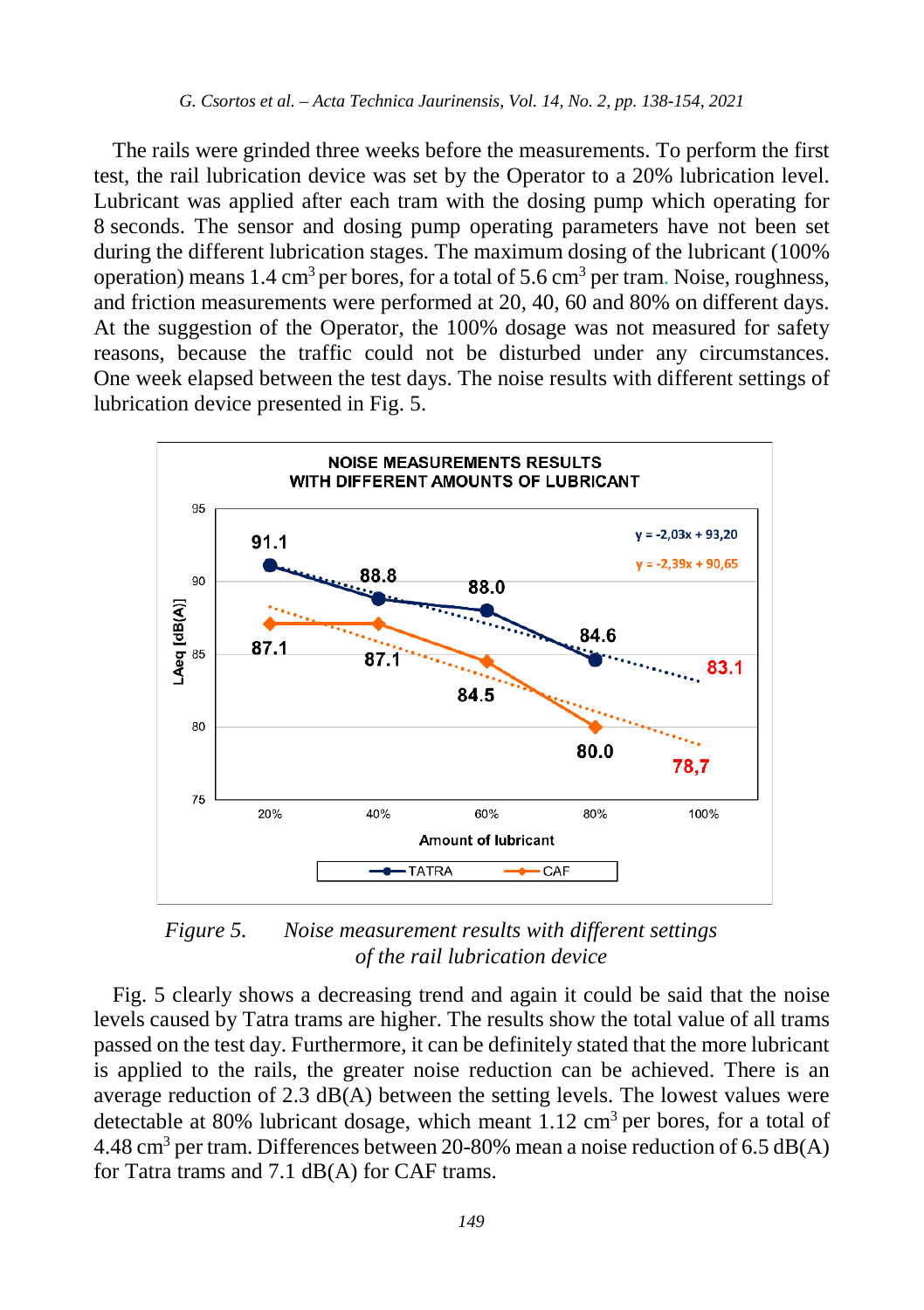In the absence of a test, values with a 100% setting were linearly predicted from the calculated results. Seeing the forecasted results and taking into account the operational aspects and considerations, it is not necessarily cost-effective to operate the rail lubrication devices at 100%. Interestingly, an average of 3.5 dB(A) can be found between the results of two trams, but the noise levels approached each other the most at a setting of 40%. This may be explained by lower noise level of trams in presumably better condition that test day.

In addition to the noise measurement results, it is worth examining the changes in the friction coefficient and surface roughness of the rails as a result of lubrication, which are summarized in Table 3. However, interpretation of the results includes that the refinement of the surface roughness caused by grinding also caused a decrease in the values.

As the amount of grease increased, a decreasing trend in the results became detectable. The difference between the two rails is due to the curve, because the running plane of the trams is shifted on the rails. The results were also affected by significant lateral wear of the rails. Based on the values reported in the literature [8], the recorded results are adequate and ideal. Even with 80% lubricant dosing, the values could be considered safe, presumably acceptable values could have been measured even at maximum dosing. Compared to 20% lubrication, 80% halved the surface roughness values. As demonstrated in the table below, the largest decrease in friction coefficient values was measured on the surface of the left rail.

| <b>Operation</b><br>of rail<br><b>lubrication</b><br>device | Left rail (inner) |                                                                |              | <b>Right rail (outer)</b> |                                                 |              |  |
|-------------------------------------------------------------|-------------------|----------------------------------------------------------------|--------------|---------------------------|-------------------------------------------------|--------------|--|
|                                                             |                   | <b>Friction coefficient</b><br>$\overline{I}$ - $\overline{I}$ |              |                           | <b>Friction coefficient</b><br>$\left[-\right]$ |              |  |
|                                                             |                   | $90^\circ$                                                     | $45^{\circ}$ |                           | $90^\circ$                                      | $45^{\circ}$ |  |
| 20%                                                         | 0.76              | 0.52                                                           | 0.29         | 1.43                      | 0.38                                            | 0.23         |  |
| 40%                                                         | 0.60              | 0.40                                                           | 0.29         | 1.04                      | 0.35                                            | 0.24         |  |
| 60%                                                         | 0.40              | 0.37                                                           | 0.27         | 0.88                      | 0.25                                            | 0.22         |  |
| 80%                                                         | 0.30              | 0.27                                                           | 0.23         | 0.63                      | 0.34                                            | 0.18         |  |

*Table 3. Results of surface roughness and friction coefficient measurements*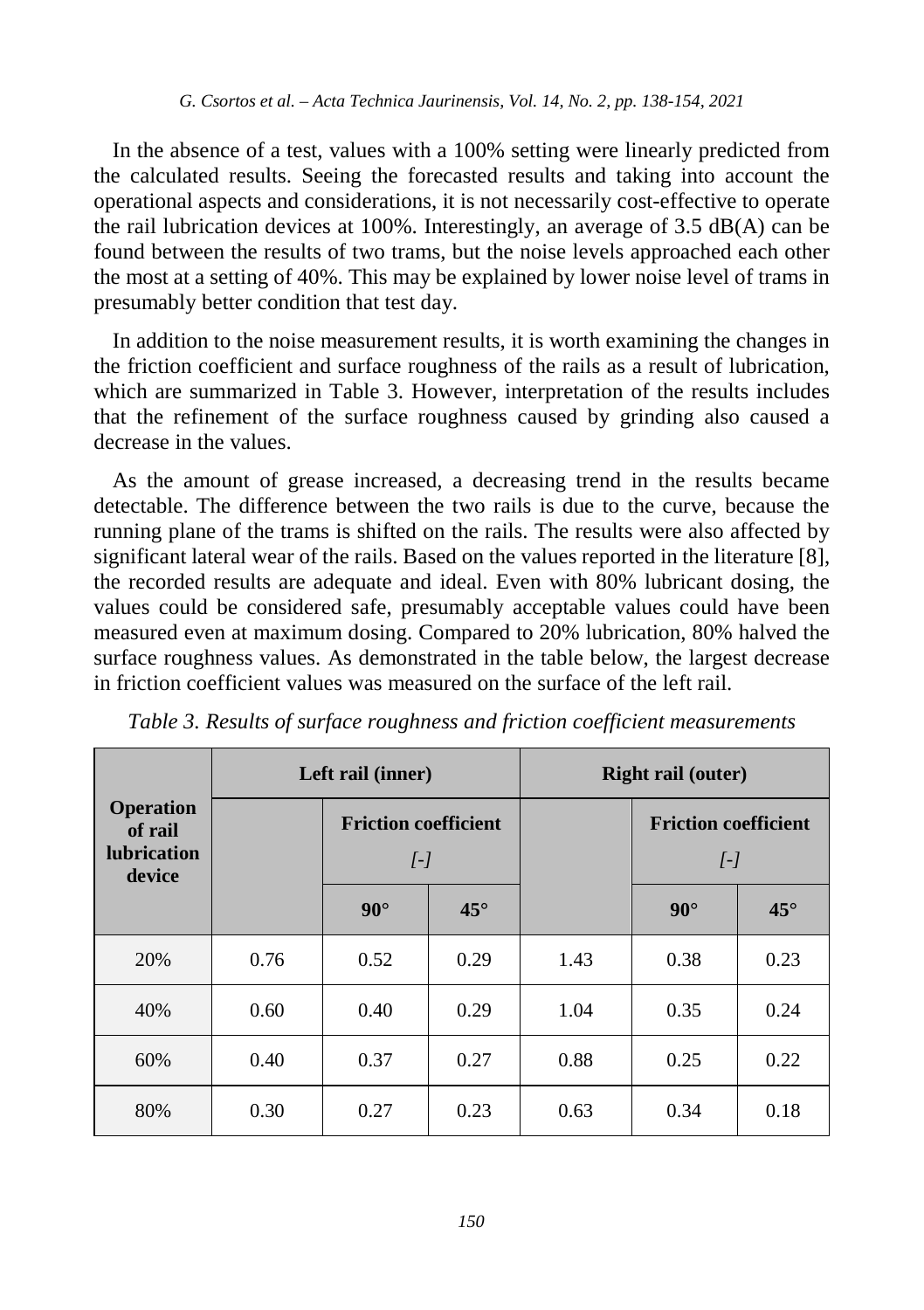Considering the results of the noise measurements, as well as the surface roughness, and the friction coefficient, it can be said that the rail lubrication equipment is safe and recommended when operating at 80%. Too much lubricant could result in unacceptably low friction coefficient, which is also supported by practical examples [17]. With the optimal setting, there are benefits during operation. Cost-effectiveness can be achieved by requiring fewer lubricant tanks to be replaced, less human resources for rail lubrication devices and, last but not least, trams being able to travel with guaranteed safety. If the rail lubrication device and its operating costs and the cost of rail replacement over a 5–10-year cycle are compared, the latter may be more worthwhile. To reduce maintenance costs, it is important to determine how much lubrication is required, there is an analysis [18] seeking an answer to this depending on the wear of the rails. Of course, it is also obvious from our results presented in this article that rail lubrication devices do not only play a role in reducing rail wear but at the same time they effectively mitigate noise.

# **5. Conclusion**

The first set of noise measurements were performed in case of lubricated rails with corrugations, non-lubricated rails with corrugations, grinded rails as well as grinded and lubricated rails to determine the noise reduction efficiency of automated rail lubrication. However, the conducted tests and the recorded data allowed several conclusions to be drawn. Afterwards, 7 different types of lubricants were tested, where in addition to noise measurement the effect on braking was also examined. A number of previous conclusions were supported by the results obtained here. Finally, noise measurements were performed, and the value of the friction coefficient and rail roughness was examined by different dosage setting of a rail lubrication device.

- It can be concluded that lubrication and grinding have almost the same, but less than 5 dB(A) noise reduction effect. However, appropriate and significant noise reduction values (which are results of  $5$  dB(A) or above) have been achieved by grinding and rail lubrication together.
- Clearly, the highest noise reduction can be achieved by applying the lubrication and grinding together. Both methods combined are so effective that there is no significant difference  $(1.6 \text{ dB}(A))$  in resulting noise levels of the different types and ages of trams (Tatra, CAF). The examination of different lubricants also showed that the difference (deviation  $1.3 \text{ dB}(A)$ ) in noise levels of trams (Tatra, CAF, Hanover) due to rail lubrication is minimal.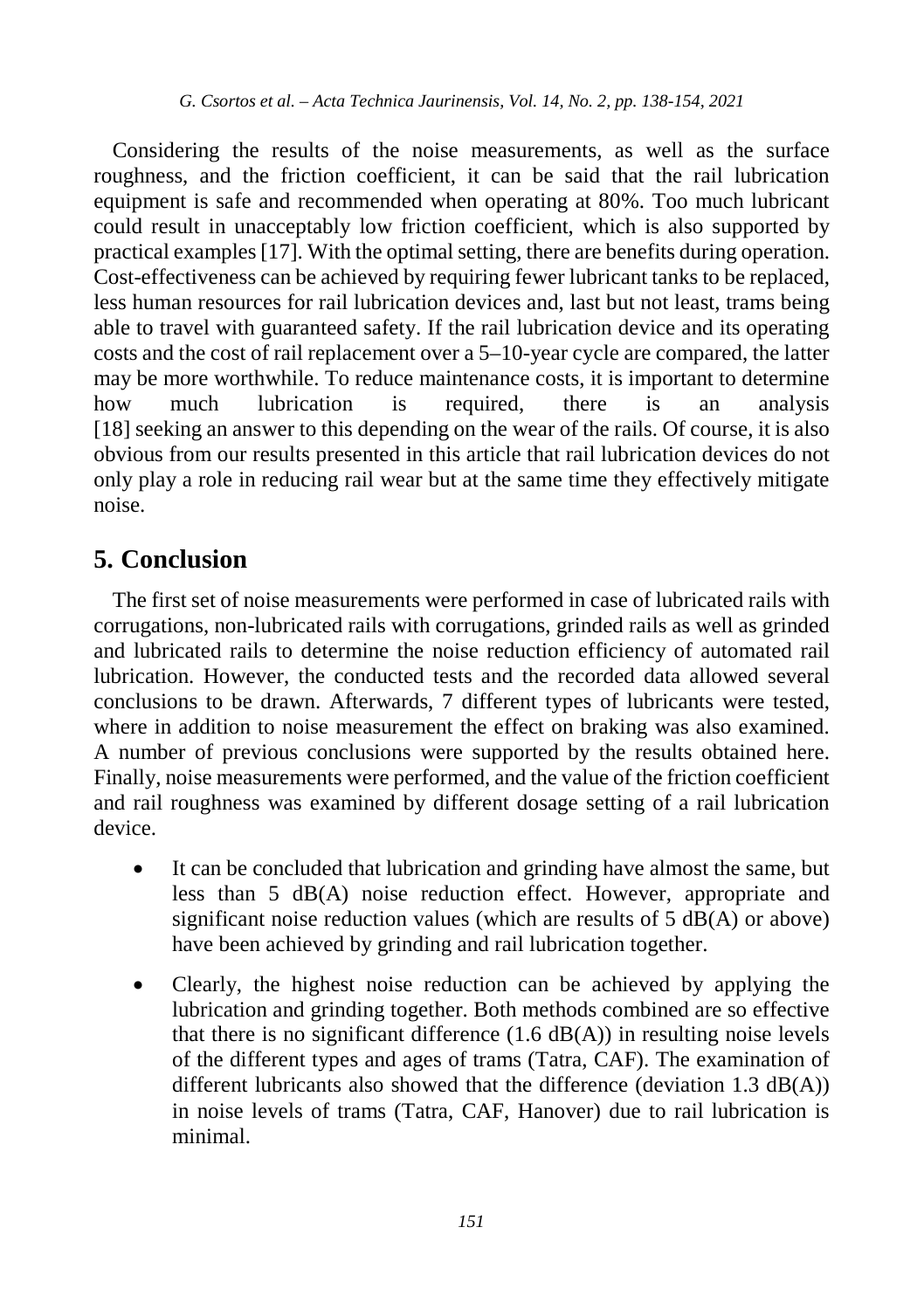- According to the results, noise reduction of  $6.5\n-9.1$  dB(A) for Tatra trams and 4.4-7.1 dB(A) for CAF trams was measurable, which, in addition to rail lubrication, are achieved by grinding as well as increasing the amount of lubricant.
- This study also confirms that grinding is one of the basic maintenance tasks, which – in addition to extending the life of the rails – results in noise reduction. In accordance with the expectations, the measurements support that the grinding improves the noise reduction of rail lubrication.
- General thesis is that the more lubricant is applied to the rails, the more effective noise reduction can be achieved. The delivery of the lubricants is limited by railway safety: the required braking distance of the trams must be ensured under all circumstances. As the amount of lubricant was increased, the coefficient of friction and rail roughness decreased. There was an average noise reduction of 2.3 dB(A) between the setting levels.
- Based on the results of noise, friction coefficient and surface roughness measurements, the equipment operated with 80% lubricant application  $(1.12 \text{ cm}^3 \text{ per bores}, \text{ for a total of } 4.48 \text{ cm}^3 \text{ per tram})$  is suitable. The amount of lubricant (type of the examined grease) applied in this way is suitable for reducing unpleasant noise effect and providing the required braking distance for trams. The results of friction coefficient (0.18-0.34) under lubricated rails are in accordance with the values reported in the literature.
- Optimal noise reduction solution in small radius curves for newly built track: automated rail lubrication, for existing track: automated rail lubrication after elimination of rail surface defects. It is not necessary to operate the rail lubrication devices in Budapest with the maximum lubricant application, which can thus lead to a reduction in maintenance costs.

## **Acknowledgement**

The authors are grateful to the staff of BKV Zrt., who provided the conditions for the measurements and helped usto conduct the tests. Special thanks to Tibor Ladányi for his help and work in the last measurements. The authors appreciate the help of colleagues from Metalelektro Measuring Technique Ltd. for their work with the TriboRoll device and for publishing the measurements results.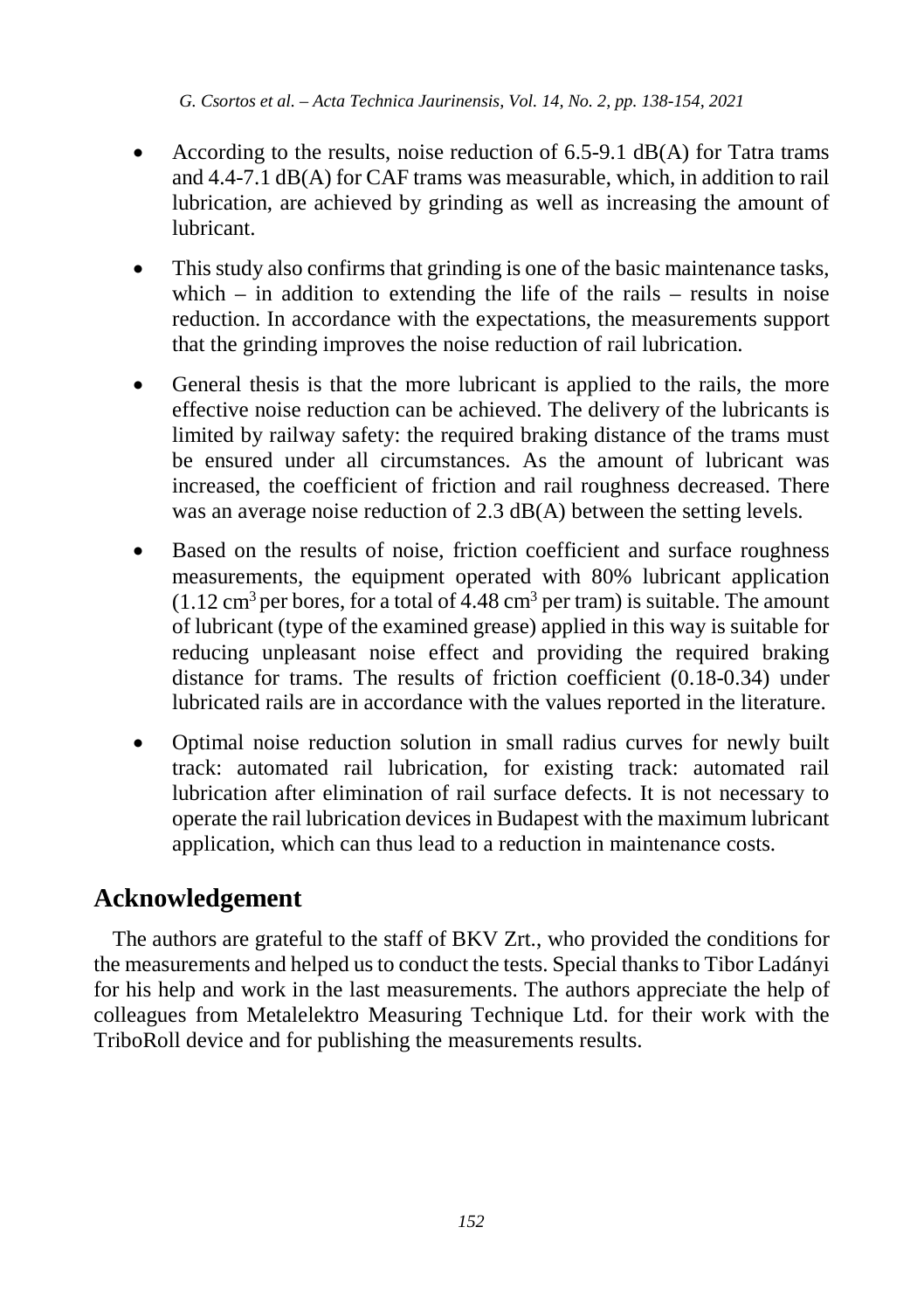*G. Csortos et al. – Acta Technica Jaurinensis, Vol. 14, No. 2, pp. 138-154, 2021*

## **References**

- [1] E. Juhász, Sz. Fischer, Tutorial on the fragmentation of the railway ballast particles and calibration methods in discrete element modelling, *Acta Technica Jaurinensis* 14 (2021) pp. 1–19. doi: *[https://doi.org/10.14513/actatechjaur.00569](http://dx.doi.org/10.14513/actatechjaur.v10.n2.446)*
- [2] B. Eller, Sz. Fischer, Tutorial on the emergence of local substructure failures in the railway track structure and their renewal with existing and new methodologies, *Acta Technica Jaurinensis* 14 (1) (2021) pp. 80–103. doi: *<https://doi.org/10.14513/actatechjaur.00565>*
- [3] D. Kurhan, The Mathematical Support of Machine Surfacing for the Railway Track, *Acta Technica Jaurinensis* 13 (3) (2020) pp. 246–267. doi: *<https://doi.org/10.14513/actatechjaur.v13.n3.556>*
- [4] D.J. Thompson, On the relationship between wheel and rail surface roughness and rolling noise, *Journal of Sound and Vibration* 193 (1) (1996) pp. 149– 160. doi: <https://doi.org/10.1006/jsvi.1996.0254>
- [5] D.J. Thompson, B. Hemsworth, N. Vincent, Experimental validation of the TWINS prediction program for rolling noise, part 1: description of the model and method, *Journal of Sound and Vibration* 193 (1) (1996) pp. 123–135. doi: *<https://doi.org/10.1006/jsvi.1996.0254>*
- [6] C. Esveld, Wheel-Rail Interface, in: C. Esveld (Ed.): Modern Railway Track, Digital Edition 2014, version 3.1, *MRT-Productions*, Zaltbommel, 2014, pp. 17–35.
- [7] D. Thompson, Wheel/Rail Interaction and Excitation by Roughness, in: D. Thompson (Ed.), Railway Noise and Vibration: mechanism, modelling and means, 1st Edition, *Elsevier Ltd.,* Oxford, 2009, pp. 127–173. doi: *<https://doi.org/10.1016/B978-0-08-045147-3.00005-0>*
- [8] U. Olofsson, R. Lewis, Tribology of the Wheel-Rail Contact, in: S. Iwnicki (Ed.), Handbook of Railway Vehicle Dynamics, CRC Press Taylor and Francis Group, *LLC*, Boca Raton, 2006, pp. 121–128. doi: *<https://doi.org/10.1201/9781420004892>*
- [9] M. Moreno-Ríos, E. A. Gallardo-Hernández et al., Field and laboratory assessments of the friction coefficient at a railhead, *Proceedings of the Institution of Mechanical Engineers, Part F: Journal of Rail and Rapid Transit* 230 (1) (2014) pp. 313–320. doi: *[https://doi.org/10.1177/0954409714536383](https://doi.org/10.1177%2F0954409714536383)*